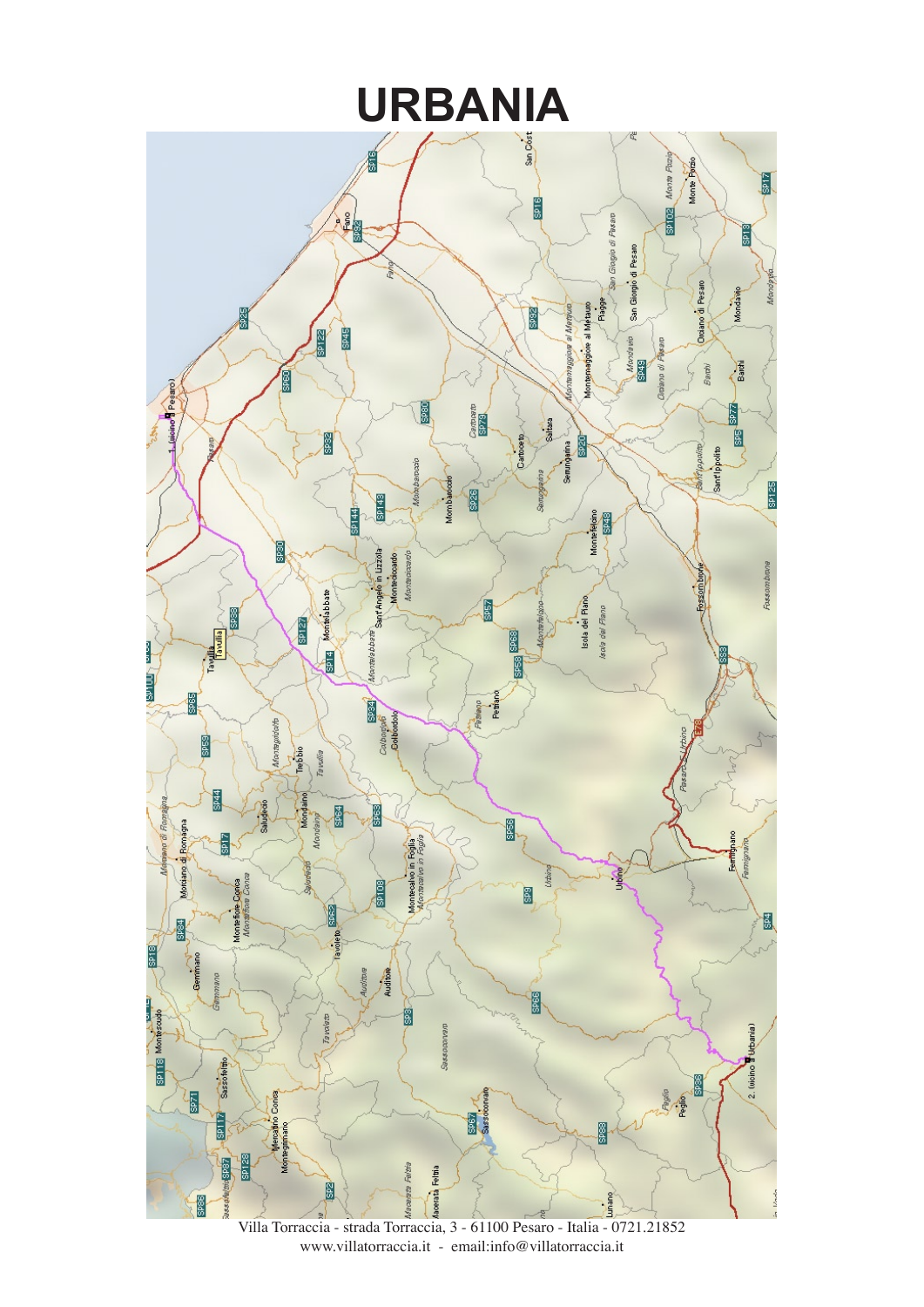## **Luoghi religiosi**

*Cattedrale, Palazzo Vescovile e Museo Diocesano* P.zza Duomo *Chiesa dei Morti e Cimitero delle Mummie* via F.Ugolini *Chiesa del Santissimo Crocifisso* via Roma (zona ospedale) *Chiesa dello Spirito Santo e Tempio Votivo* p.zza Martiri della Libertà 7 *Chiesa di San Francesco* via F.Ugolini *Chiesa di Santa Caterina* via F.Ugolini *Chiesa e Convento di Santa Maria Maddalena*  via Santa Maria Maddalena 3 *Chiesetta della Madonna dei Cassoni* via Castel Durante *Convento di Santa Chiara* via Garibaldi *Monastero delle Clarisse* via Porta Celle - tel. 0722/319535 *Oratorio del Carmine* via Roma *Oratorio del Corpus Domini* via Garibaldi *Santuario del Santissimo Crocifisso di Battaglia* via Porta Celle 1

# **Siti Archeologici**

# **Rocche e Castelli**

### **Ville e Palazzi Storici**

*Cattedrale, Palazzo Vescovile e Museo Diocesano* P.zza Duomo *Palazzo Comunale* p.zza Della Libertà 1 - tel. 0722/313138; 0722/317246, fax 0722/317246 *Palazzo Ducale* c.so Vittorio Emanuele II 23 - tel. 0722/313151, fax 0722/317175 *Palazzo Signorile "Boscarini"* via Boscarini 1 - tel. 0722/317375 *Palazzo Signorile "Carrara"* via Garibaldi 11 - tel. 0722/317982

### **Teatri**

*Teatro "Donato Bramante"* p.zza S.Cristoforo - tel. 0722-317929; 0722-319555; 338-4460340

### **Musei**

*Cattedrale, Palazzo Vescovile e Museo Diocesano* P.zza Duomo *Museo di Storia dell'Agricoltura* c/o palazzo Ducale, c.so V. Emanuele 23 *Palazzo Ducale* c.so Vittorio Emanuele II 23 - tel. 0722/313151, fax 0722/317175

# **Altri Luoghi**

Villa Torraccia - strada Torraccia, 3 - 61100 Pesaro - Italia - 0721.21852 *Barco Ducale* località Sant' Eracliano - tel. 0722/ 313140 (Uff. Info. Turismo) *Chiesa dei Morti e Cimitero delle Mummie* via

# *Religious places*

*Cathedral, Palace Episcopal and Diocesano Museum* P.zza Duomo *Church of Died and Cemetary of the Mummies*  via F.Ugolini *Church of Santissimo Crocifisso* via Roma (zona ospedale) *Church of Spirito Santo and Tempio Votivo* p.zza Martiri della Libertà 7 *Church of San Francesco* via F.Ugolini *Church of Santa Caterina* via F.Ugolini *Church and Monastery of Santa Maria Maddalena* via Santa Maria Maddalena 3 *Church of Madonna dei Cassoni* via Castel Durante *Monastery of Santa Chiara* via Garibaldi *Monastery of Clarisse* via Porta Celle - ph. 0722/ 319535 *Oratory of Carmine* via Roma *Oratory of Corpus Domini* via Garibaldi *Sanctuary of Santissimo Crocifisso di Battaglia* 

via Porta Celle 1

## *Archaeological sites*

# *Fortress and Castles*

### *Villas and Historic Palaces*

*Cathedral, Palace Episcopal and Diocesano Museum* P.zza Duomo *Palace Comunale* p.zza Della Libertà 1 ph. 0722/313138; 0722/317246, fax 0722/317246 *Palace Ducale* c.so Vittorio Emanuele II 23 ph. 0722/313151, fax 0722/317175 *Palace Signorile "Boscarini"* via Boscarini 1 ph. 0722/317375 *Palace Signorile "Carrara"* via Garibaldi 11 ph. 0722/317982

### *Theatre*

*Theatre "Donato Bramante"* p.zza S.Cristoforo ph. 0722-317929; 0722-319555; 338-4460340

### **Museum**

*Cathedral, Palace Episcopal and Diocesano Museum* P.zza Duomo *History museum of Agriculture* c/o Palace Ducale, c.so V. Emanuele 23 **Palace Ducale** c.so Vittorio Emanuele II 23 ph. 0722/313151, fax 0722/317175

### *Other Places*

*Barco Ducale* località Sant' Eracliano ph. 0722/313140 (Uff. Info. Turismo) *Church of Died and Cemetary of the Mummies* 

www.villatorraccia.it - email:info@villatorraccia.it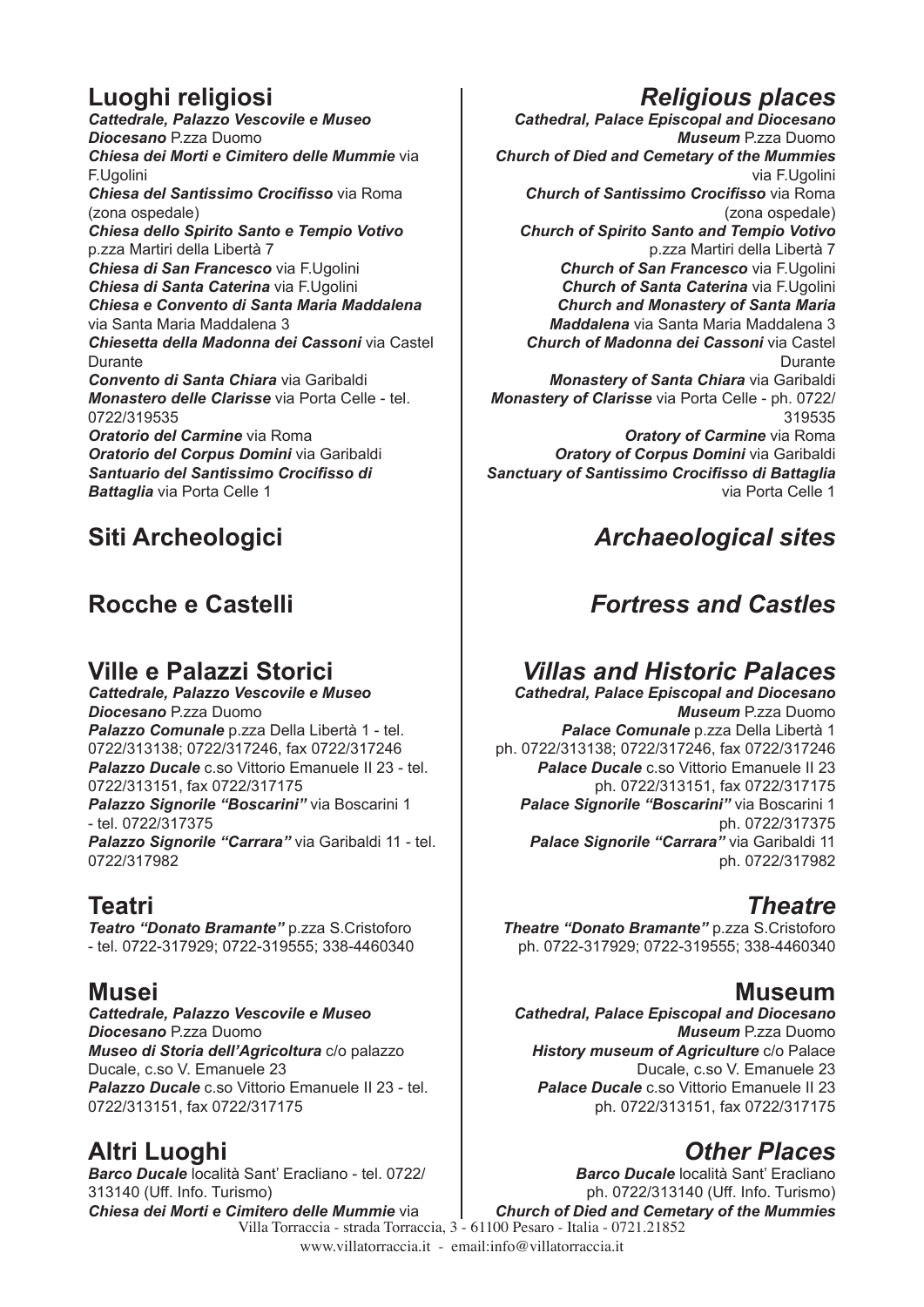F.Ugolini

*Monumento dei Caduti e Fontana dei Giardini* via Roma *Palazzo Signorile "Boscarini"* via Boscarini 1

- tel. 0722/317375 *Palazzo Signorile "Carrara"* via Garibaldi 11 - tel.

0722/317982 *Percorso delle botteghe di ceramica* tel. 0722/

313140 (Uff. Info)

*Sala Montefeltro* c.so V.Emanuele II 25 *Sede Associazione Amici Della Ceramica* c.so Vittorio Emanuele II 23

# **Terme**

# **Sagre, Feste, Folklore**

*24/12-6/1 Urbania la casa della Befana - I presepi della città* 

spettacoli di intrattenimento per grandi e piccoli, befane vere e finte in tutti gli angoli della città, trenino turistico per le vie del centro, film e laboratori didattici per bambini, mercatini di prodotti artigianali ed enogastronomici, la calza più lunga del mondo, convegni, incontri e sfilate e tante novità (l'arrivo della Befana é previsto in elicottero il 5 gennaio alle ore 17.30)

Dal 24 dicembre sarà possibile visitare i numerosi presepi della città

Chiesa di S.Chiara - Fontana dei giardini pubblici Chiesa della Madonna dei Cassoni - Chiesa dell'ospedale

Chiesa del Carmine - Cattedrale

Luogo e data: Urbania, centro storico: 24 Dic 2003- 6 Gen 2004

Info: Ufficio turistico tel. 0722.313140, Pro loco di Urbania tel. 0722.317211

### *29/12-5/1 Urbania la casa della Befana*

Mostra fotografica su realtà africane e progetto di adozioni a distanza

spettacoli di intrattenimento per grandi e piccoli, befane vere e finte in tutti gli angoli della città, trenino turistico per le vie del centro, film e laboratori didattici per bambini, mercatini di prodotti artigianali ed enogastronomici, la calza più lunga del mondo, convegni, incontri e sfilate e tante novità (l'arrivo della Befana é previsto in elicottero il 5 gennaio alle ore 17.30)

Sala Montefeltro

Un viaggio oltre ... !

Luogo e data: Urbania, centro storico: 29 Dic 2003- 5 Gen 2004

Info: Ufficio turistico tel. 0722.313140, Pro loco di Urbania tel. 0722.317211

### *2/1 Urbania la casa della Befana - Venerdi 2 gennaio*

spettacoli di intrattenimento per grandi e piccoli, befane vere e finte in tutti gli angoli della città, trenino turistico per le vie del centro, film e

via F.Ugolini *War memorial* via Roma *Palace Signorile "Boscarini"* via Boscarini 1 ph. 0722/317375 *Palace Signorile "Carrara"* via Garibaldi 11 ph. 0722/317982 *Route of the stores of ceramics* ph. 0722/313140 (Uff. Info) *Hall Montefeltro* c.so V.Emanuele II 25 *Center Association Friends Of The Ceramics*  c.so Vittorio Emanuele II 23

## *Thermal baths*

# *Festival, Festivities & Folklore*

*24/12-6/1 Urbania the house of the Epiphany feast - the Nativity of the city*

great and small shows of entertainment for, true epiphany feasts and feints in all the angles of the city, train tourist for the ways of the center, didactic films and laboratories us for children, market of handicraft and enogastronomical products, the longer stocking of the world, conventions, encounter and paraded and many what's news (the arrival of the Epiphany is previewed in helicopter on 5 January to 17,30 o'clock) From 24 December will be possible to visit the numerous mangers of the city Church di S.Chiara - Fontana of the garden Church publics of the Madonna of the Cassoni - Church of the Church hospital of the Carmine - Cathedral

Place and date: Urbania, centro storico: 24 Dic 2003-6 Gen 2004

Info: Ufficio turistico ph. 0722.313140, Pro loco di Urbania ph. 0722.317211

*29/12-5/1 Urbania the house of the Epiphany* Photographic exhibition on truth Africans and plan of adoptions at a distance great and small shows of entertainment for, true epiphany feasts and feints in all the angles of the city, train tourist for the ways of the center, didactic films and laboratories us for children, mercatini of handicraft and enogastronomici products, the longer stocking of the world, conventions, encounter and paraded and many what's news (the arrival of the Epiphanyis previewed in helicopter on 5 January to 17,30o'clock) Know it Montefeltro a travel

beyond...!

Place and date: Urbania, centro storico: 29 Dic 2003-5 Gen 2004

Info: Ufficio turistico ph. 0722.313140, Pro loco di Urbania ph. 0722.317211

### *2/1 Urbania the house of the Epiphany - 2 Fridays January*

great and small shows of entertainment for, true epiphany feasts and feints in all the angles of the city, train tourist for the ways of the center, didactic films and laboratories us for children, market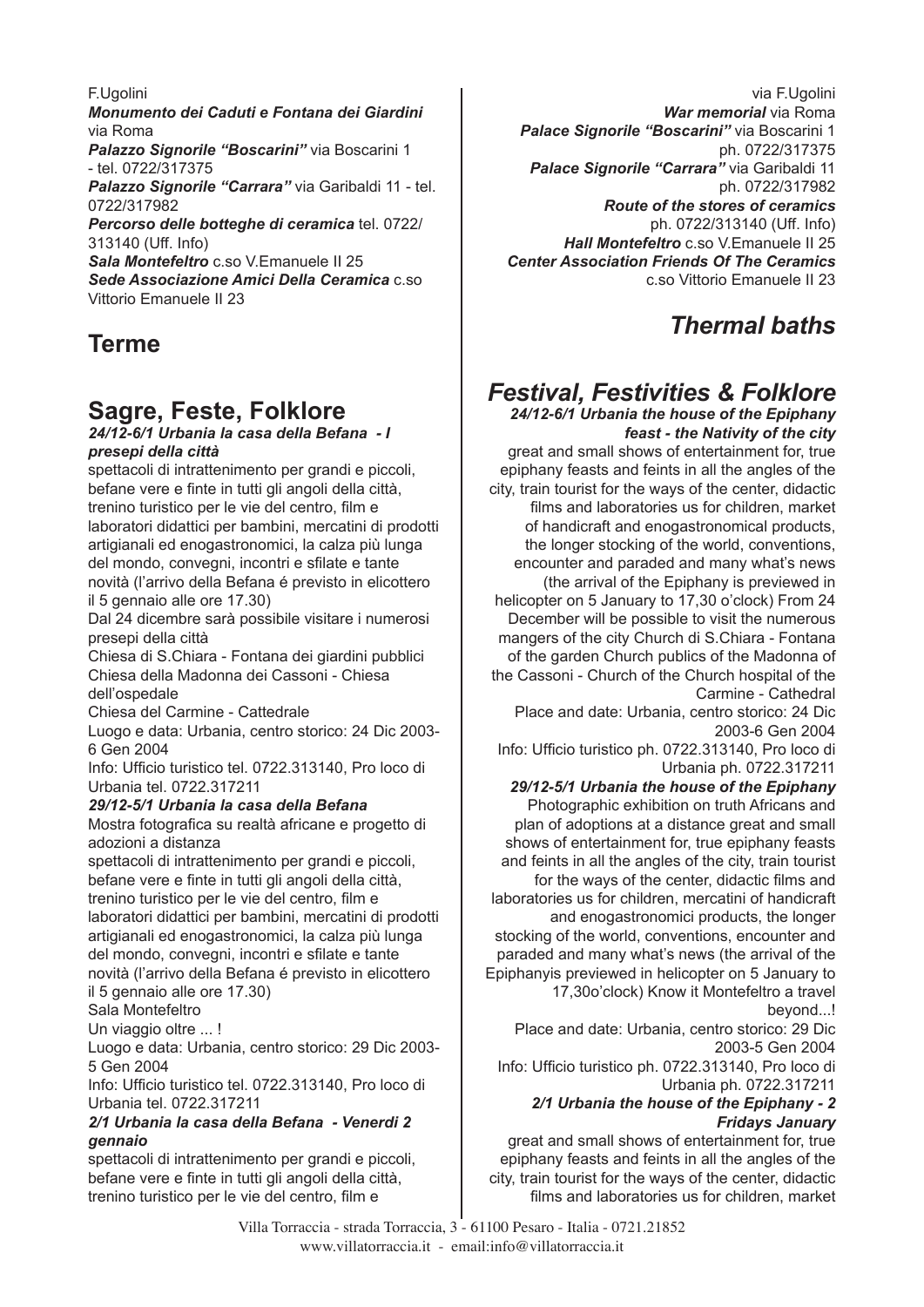laboratori didattici per bambini, mercatini di prodotti artigianali ed enogastronomici, la calza più lunga del mondo, convegni, incontri e sfilate e tante novità (l'arrivo della Befana é previsto in elicottero il 5 gennaio alle ore 17.30)

Discesa della Befana dalla torre civica.

La Befana riceve le chiavi della città.

Corteo e apertura della casetta della Befana.

Spettacolo pirotecnico - musica

Animazione con Befane e spazzacamini

Gioco del Buco del camino

Teatro Bramante: Ujazz Quartet ore 21.00 La giostra della Befana.

Luogo e data: Urbania, centro storico: 2 Gen 2004 Info: Ufficio turistico tel. 0722.313140, Pro loco di Urbania tel. 0722.317211

### *3/1 Urbania la casa della Befana - Sabato 3 Gennaio*

spettacoli di intrattenimento per grandi e piccoli, befane vere e finte in tutti gli angoli della città, trenino turistico per le vie del centro, film e laboratori didattici per bambini, mercatini di prodotti artigianali ed enogastronomici, la calza più lunga del mondo, convegni, incontri e sfilate e tante novità (l'arrivo della Befana é previsto in elicottero il 5 gennaio alle ore 17.30)

La Befana accoglie i bambini nella casetta Apertura mercatino e Villaggio della Befana Mostra "Urbania produce"

Giro turistico della città (visite guidate 10/12 - 15/ 17)

Spazi gastronomici - La giostra della Befana Giochi della nonna - Gioco del Buco del camino Sala Volponi ore 17.00 - Presentazione del libro di poesie del Concorso 2003

Animazione e musica , artisti di strada - Sala Lux: Tombolone ore 21.00

Luogo e data: Urbania, centro storico: 3 Gen 2004 Info: Ufficio turistico tel. 0722.313140, Pro loco di Urbania tel. 0722.317211

#### *4/1 Urbania la casa della Befana - Domenica 4 gennaio*

spettacoli di intrattenimento per grandi e piccoli, befane vere e finte in tutti gli angoli della città, trenino turistico per le vie del centro, film e laboratori didattici per bambini, mercatini di prodotti artigianali ed enogastronomici, la calza più lunga del mondo, convegni, incontri e sfilate e tante novità (l'arrivo della Befana é previsto in elicottero il 5 gennaio alle ore 17.30)

Dalle ore 6,45 - Diretta TV Uno Mattina RAI La Befana accoglie i bambini nella casetta Mercatino, Villaggio della Befana, Urbania produce In giro per la città col trenino della Befana La giostra della Befana - Spazi gastronomici Laboratori creativi - Gioco del Buco del camino Sala Volponi: Film per ragazzi Giochiamo con l'Orienteering Bacio del Bambino con i Re Magi, ore 16 Il dolce più grande del mondo La Befana arriva in elicottero

of handicraft and enogastronomical products, the longer stocking of the world, conventions, encounter and paraded and many what's news (the arrival of the Epiphany feast is previewed in helicopter on 5 January to 17,30o'clock) Come down of the Epiphany feast from the civic tower. The Epiphany eceives the keys of the city. Procession and opening of the small house of the Epiphany feast. Show pyrotechnician - music Animation with Epiphany feasts and chimneysweepers Game of the Hole of the fireplace Coveting Theatre: jazz Quartet 21,00 hours the tournament a of the Epiphany feast. Place and date: Urbania, centro storico: 2 Gen 04 Info: Ufficio turistico ph. 0722.313140, Pro loco di Urbania ph. 0722.317211

### *3/1 Urbania the house of the Epiphany - 3 Saturdays January*

great and small shows of entertainment for, true epiphany and feints in all the angles of the city, train tourist for the ways of the center, didactic films and laboratories us for children, market of handicraft and enogastronomical products, the longer stocking of the world, conventions, encounter and paraded and many what's news. The Epiphany receives the children in the small house. Opening market and Village of the Epiphany. Exihbition "Urbania

produces".

Tourisyic tour of the city (visits guided the 10/12 - 15/17)

Gastronomical Spaces - tournament of the Epiphany

Games of the grandmother - Game of the Hole of the fireplace

Hall Volponi hours 17,00 - Presentation of the poetry book of the Competition 2003

Animation and music, road artists - Hall Lux: Bingo hours 21.00

Place and date: Urbania, centro storico: 3 Gen 04 Info: Ufficio turistico ph. 0722.313140, Pro loco di Urbania ph. 0722.317211

### *4/1 Urbania the house of the Epiphany - Sunday 4 January*

great and small shows of entertainment for, true epiphany and feints in all the angles of the city, train tourist for the ways of the center, didactic films and laboratories us for children, marketi of handicraft and enogastronomici products, the longer stocking of the world, conventions, encounter and paraded and many what's news From the hours 6,45 - Directed TV a Morning RAI The Epiphany receives the children in the small house, Market of Village of the Epiphany , Urbania produces In turn for the city with the train of the Epiphany

The tournament of the Epiphany - Gastronomical Spaces

Laboratories created to you - Game of the Hole of the fireplace

Hall Volponi: Film for boys

Villa Torraccia - strada Torraccia, 3 - 61100 Pesaro - Italia - 0721.21852 www.villatorraccia.it - email:info@villatorraccia.it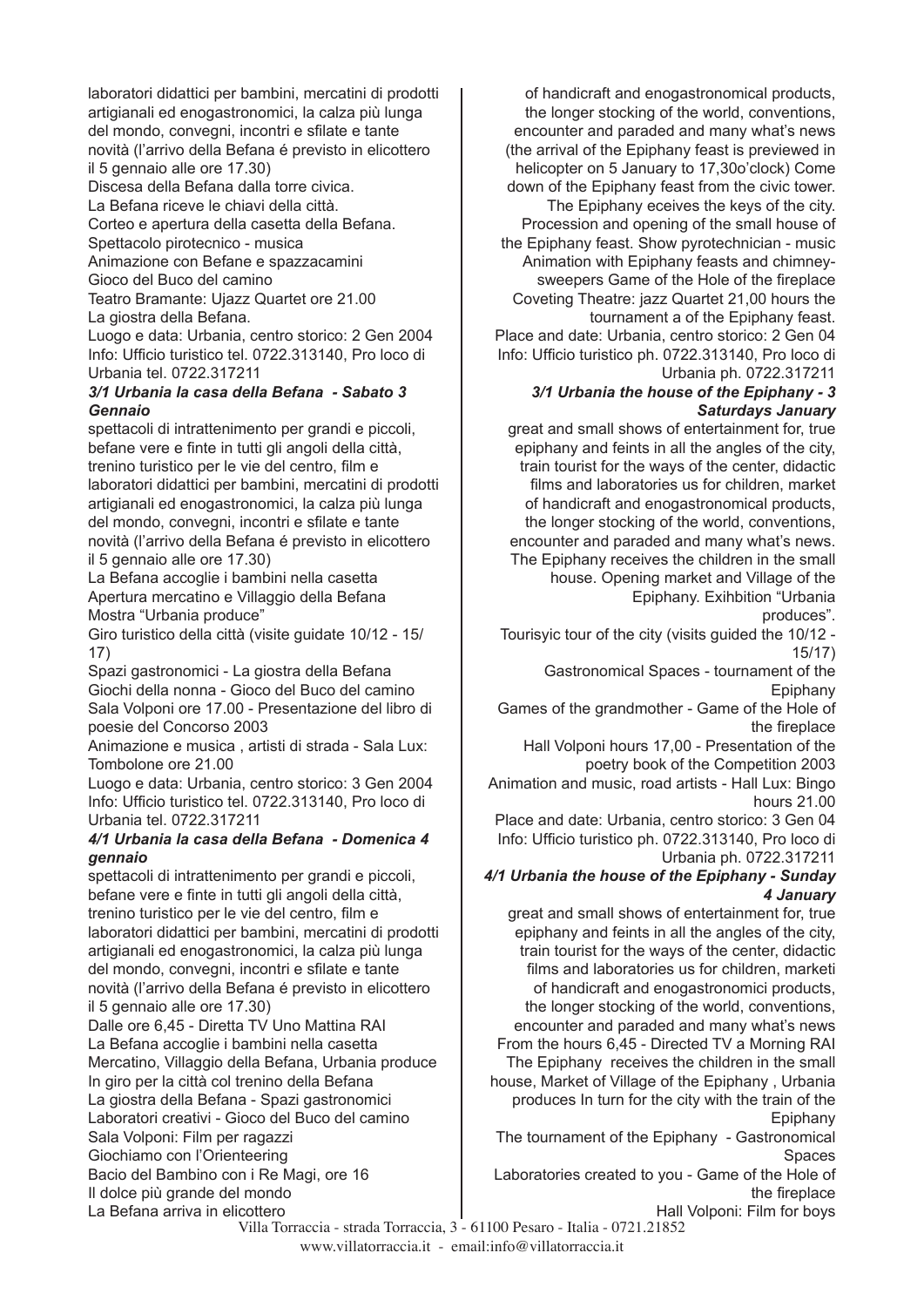Animazione con Rocco, Laura, Befane, Spazzacamini, Musica e balli, artisti di strada. Luogo e data: Urbania, centro storico: 4 Gen 2004 Info: Ufficio turistico tel. 0722.313140, Pro loco di Urbania tel. 0722.317211

### *5/1 Urbania la casa della Befana - Lunedi 5 gennaio*

spettacoli di intrattenimento per grandi e piccoli, befane vere e finte in tutti gli angoli della città, trenino turistico per le vie del centro, film e laboratori didattici per bambini, mercatini di prodotti artigianali ed enogastronomici, la calza più lunga del mondo, convegni, incontri e sfilate e tante novità (l'arrivo della Befana é previsto in elicottero il 5 gennaio alle ore 17.30)

La Befana accoglie i bambini nella casetta Mercatino, Villaggio della Befana, Urbania produce In giro per la città col Trenino della Befana Spazi gastronomici - La giostra della Befana Laboratori creativi - Discesa della Befana Sala Volponi: Film per ragazzi

La Befana in elicottero - Gioco del Buco del camino

Animazione, musica, balli - Caccia al tesoro La Befana porta i doni nelle case

Luogo e data: Urbania, centro storico: 5 Gen 2004 Info: Ufficio turistico tel. 0722.313140, Pro loco di Urbania tel. 0722.317211

#### *6/1 Urbania la casa della Befana - Venerdi 6 gennaio*

spettacoli di intrattenimento per grandi e piccoli, befane vere e finte in tutti gli angoli della città, trenino turistico per le vie del centro, film e laboratori didattici per bambini, mercatini di prodotti artigianali ed enogastronomici, la calza più lunga del mondo, convegni, incontri e sfilate e tante novità (l'arrivo della Befana é previsto in elicottero il 5 gennaio alle ore 17.30)

La Befana accoglie i bambini nella casetta Mercatino, Villaggio della befana, Urbania produce Spazi gastronomici - In giro per la città col trenino della befana

Gioco del buco del camino - Laboratori creativi Animazione con Rocco, Laura, Befane, Spazzacamini

Musica e balli, artisti di strada

In elicottero conla Befana - La giostra della Befana Premiazione del bambino che viene da più lontano Premiazione dei personaggi amati dalla Befana Riconsegna delle chiavi della città

La Befana vola via - Spettacolo pirotecnico Dalle ore 10.00

Luogo e data: Urbania, centro storico: 6 Gen 2004 Info: Ufficio turistico tel. 0722.313140, Pro loco di Urbania tel. 0722.317211

### *21/2 Carnevale a Urbania - La Rivolta dei Contadini (1525-2004)*

ore 11.00 LA PROCESSIONE: la Confraternita della Lacrima Facile procede in corteo a piedi da Ca' La Lagia fino ad Urbania, trainando un carro colmo di vivande ispirato al 1500. La processione

We play with the Orienteering Kiss of the Child with the King Magi, 16 o'clock the larger cake of the world. The Epiphany arrives in helicopter. Animation with Rocco, Laura, Epiphany, Chimneysweepers, Music and dances, artists of road. Place and date: Urbania, centro storico: 4 Gen 04 Info: Ufficio turistico ph. 0722.313140, Pro loco di Urbania ph. 0722.317211

#### *5/1 Urbania the house of the Epiphany - 5 Mondays January*

great and small shows of entertainment for, true epiphany and feints in all the angles of the city, trenino tourist for the ways of the center, didactic films and laboratories us for children, markets of handicraft and enogastronomical products, the longer stocking of the world, conventions, encounter and paraded and many what's news. The Epiphany feast receive the children in the small house. Market Village of the Epiphany, Urbania produce. Route for the city with the train of the Epiphan, gastronomical Spaces - Tournament of the Epiphany, the Laboratories created to you. Come down of the Epiphany. Hall Volponi: Film for boys the Epiphany in helicopter - Game of the Hole of the fireplace Animation, music, dances - Hunting to the treasure the Epiphany feast door the gifts in the houses

Place and date: Urbania, centro storico: 5 Gen 2004

Info: Ufficio turistico ph. 0722.313140, Pro loco di Urbania ph. 0722.317211

### *6/1 Urbania the house of the Epiphany - 5 Mondays January*

great and small shows of entertainment for, true epiphany and feints in all the angles of the city, train tourist for the ways of the center, didactic films and laboratories us for children, markets of handicraft and enogastronomical products, the longer stocking of the world, conventions, encounter and paraded and many what's news. The Epiphany feast receive the children in the small house. Market of Village of the epiphany feast, Urbania produce to gastronomical Spaces - Route for the city with train of the epiphany feast the Game of the hole of the fireplace - Laboratories created to you Animation with Rocco, Laura, Epiphany feasts, Chimney-sweepers Music and dances, artists of road In helicopter with the Epiphany feast - the tournament of the Prize-giving Epiphany of the child who comes more far away from Prize-giving of the personages loved from the Epiphany It gives back of the keys of the city. The Epiphany Fly away - Show pyrotechnician From hours 10.00

Place and date: Urbania, centro storico: 6 Gen 2004

Info: Ufficio turistico ph. 0722.313140, Pro loco di Urbania ph. 0722.317211

*21/2 Carnival to Urbania - the Revolt of the Peasants (1525-2004)* 

Villa Torraccia - strada Torraccia, 3 - 61100 Pesaro - Italia - 0721.21852 www.villatorraccia.it - email:info@villatorraccia.it